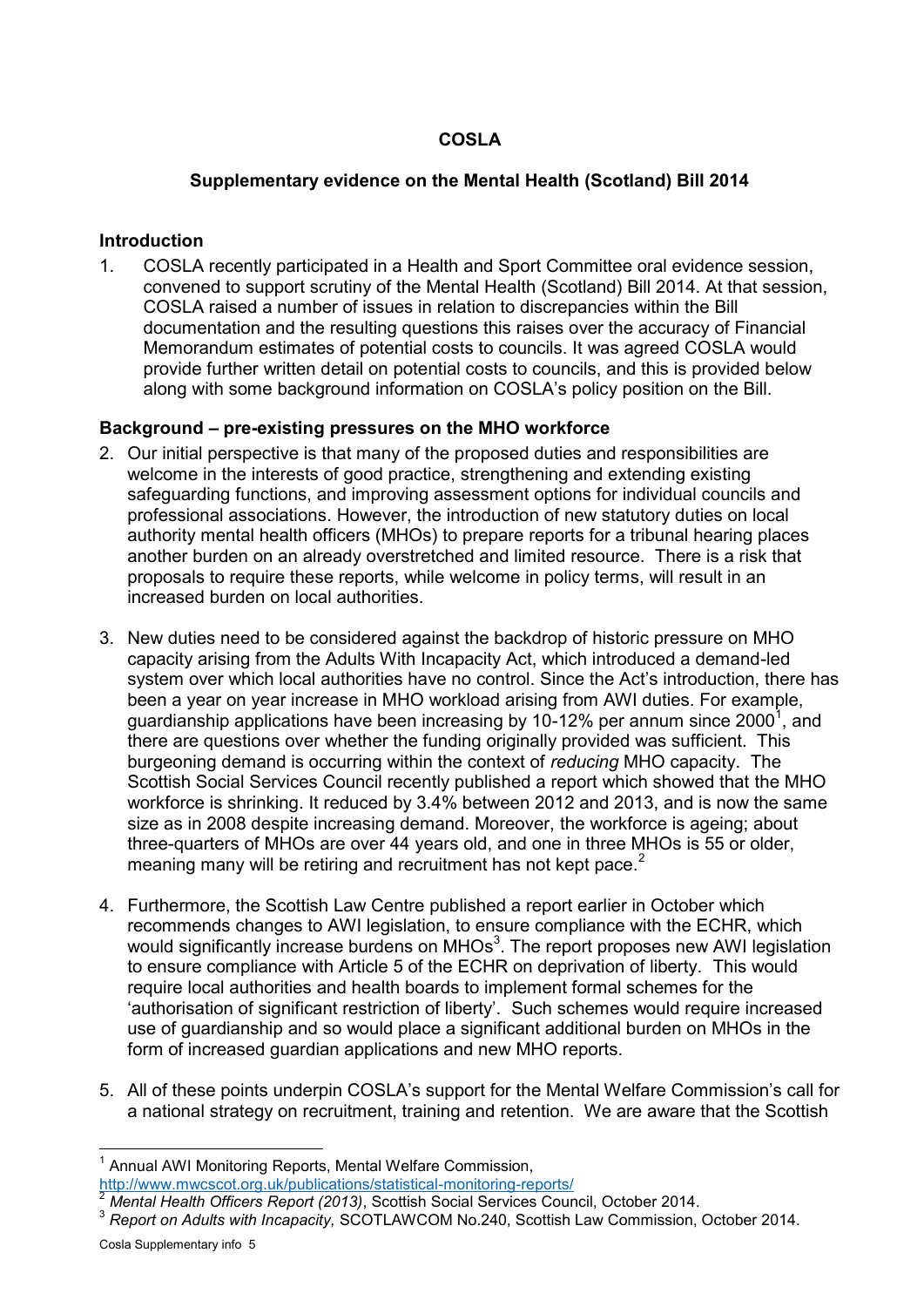Government Chief Social Work Adviser is carrying out work that will consider the role of MHOs as part of wider work on developing future social work strategy. The Committee may wish to reflect on whether the scope of this work will provide sufficient information about current and future resourcing to support the development of a robust strategy going forwards. COSLA would assert that any national strategy on recruitment, training and retention must be based on a fundamental review of MHO workload and capacity; this should include consideration of the wider policy and legislative landscape, what this means for longer-term capacity requirements, and how those requirements will be resourced.

6. In the interim, there is a case for the position that there should be no new duties which place an additional burden on MHOs until this work has been carried out and sufficient resources are in place to support change going forwards. Should Parliament nonetheless decide to proceed with new duties, the resulting financial burdens on local authorities must be properly understood and funded in full by the Scottish Government.

# **Scope of the Bill**

- 7. The Bill proposals in relation to additional duties on Mental Health Officers (MHOs) are not clear due to inconsistencies between the various documents published with the Bill, and as a result, nor are the financial implications. COSLA is seeking clarification from Scottish Government regarding this inconsistency, but irrespective of the response, the Financial Memorandum significantly underestimates the financial implications of the Bill as currently drafted.
- 8. Specifically, the Bill explanatory notes (page 5, paragraph 13) which deal with section 2 of the Bill regarding hearings relating to compulsory treatment orders, suggest that an MHO report will be required in any of three different circumstances – where there is a change of diagnosis, where the MHO disagrees with the determination, or when the tribunal has not the compulsory treatment order within a certain timeframe. However the financial memorandum (page 34, paragraph 32) suggests a report will only be required in one of those circumstances – where the MHO disagrees with the determination. It estimates this to occur in about 20 cases per year, and goes on to give estimates of costs based on that incorrect narrower scope.
- 9. The same discrepancy exists in respect of section 41 of the Bill, which would introduce a requirement for an MHO report in relation to compulsion or compulsion and restriction order hearings. The FM estimates these to be 'less than 20' per annum. Again, the financial memorandum estimates are based on a narrower set of duties than described within the Bill
- 10. Both the Mental Welfare Commission (MWC) and the Mental Health Tribunal for Scotland (MHTS) have also highlighted these discrepancies in their responses to the Health and Sport Committee. The Mental Health Tribunal for Scotland clearly states, in paragraph 16 of its response, that reports will be "triggered more often than is anticipated by the FM, and so the costs involved will be greater than those estimated."<sup>4</sup>

## **Resource Implications**

 $\overline{a}$ 

11. The financial memorandum uses a unit cost per report of £475, provided by Social Work Scotland, and an estimate of 20 reports per annum to arrive at cost to councils of £9000 – although this would actually give a figure of £9,500. The 'less than 20' reports it assumes for s41 are written off as absorbable. As noted by COSLA and others, including the MWC, these figures are based on an incorrect interpretation of the Bill duties.

<sup>4</sup> Mental Health Tribunal for Scotland evidence submission, paragraph 16. [http://www.scottish.parliament.uk/S4\\_HealthandSportCommittee/Mental\\_Health\\_Tribunal\\_for\\_Scotland.pdf](http://www.scottish.parliament.uk/S4_HealthandSportCommittee/Mental_Health_Tribunal_for_Scotland.pdf)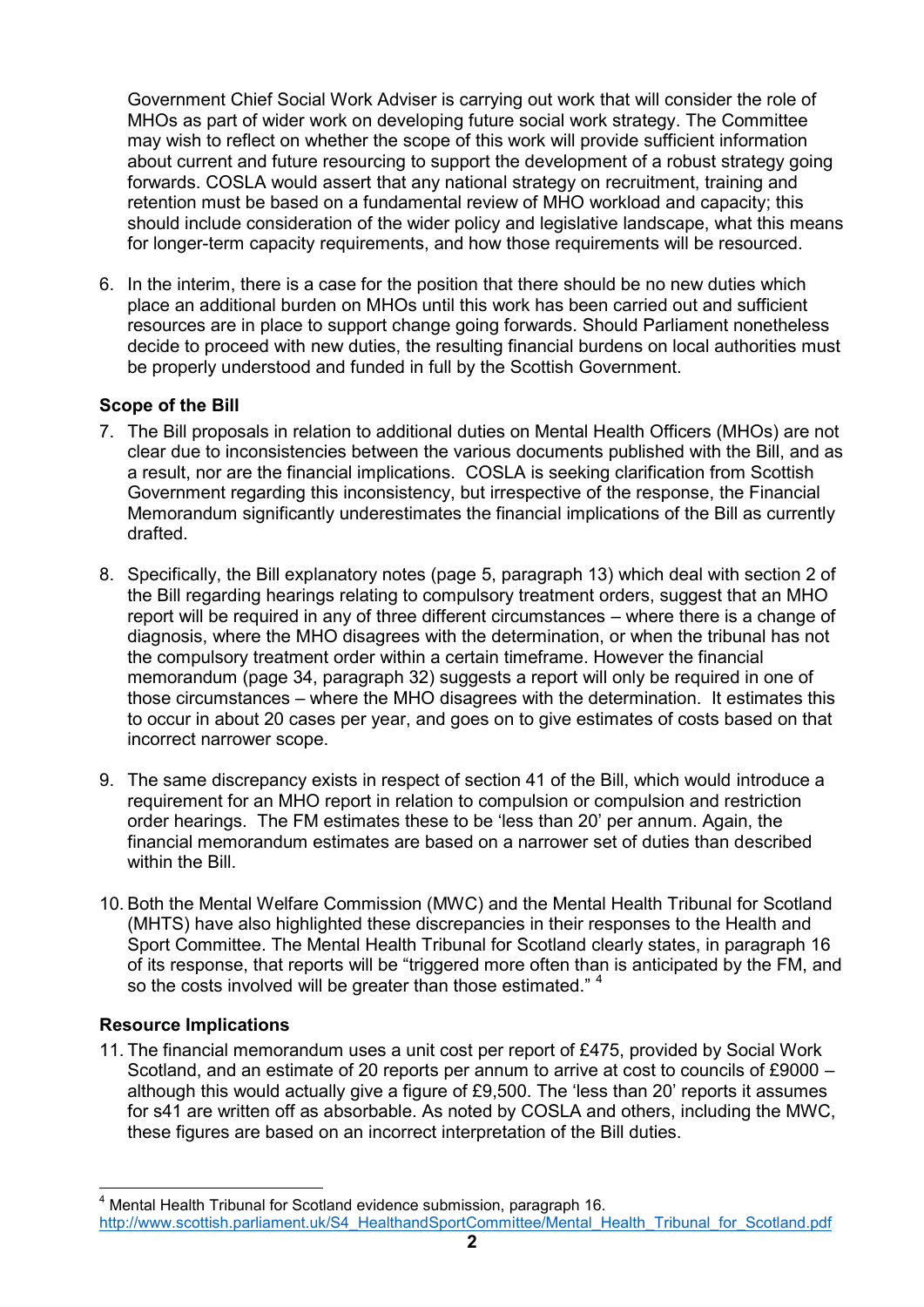- 12. COSLA's submission to the Finance Committee indicated that the number of additional MHO reports could be as high as 1800, but that additional time was required to conduct further and these figures would need to be re-visited. COSLA has since obtained hearings data, for the financial year 2012/13, from MHTS and these show that the actual number of hearings where a report would be required under s. 2 of the Bill are 493. The provisions under s.41 would add a further 100. $5$  This gives a total of 593, not somewhere between 20 and 40 as the financial memorandum states. Assuming a unit cost of £475, this would give a total cost of £281,675.
- 13. However, even the figure of £281,675 may not be an accurate reflection of the full costs to councils for four main reasons:

# *i. Travel costs*

The unit cost of £475 does not allow for travel costs, which can be considerable in some cases – for example where an MHO is required to carry out visits to a person's home, a hospital, or a prison, as part of gathering the information needed to be able to prepare a report. These costs will obviously vary a great deal across the country and are likely to be higher in rural areas. Estimates from our members ranged from £575 per report, to £675 (including travel).

# *ii. Differential complexity of orders*

The unit costs of compulsion and restriction orders can be significantly higher than the £475 estimate which the financial memorandum applies to reports across the board. Compulsion and restriction orders are more complex than other types of orders and consequentially can require more MHO time. Estimates from our members ranged from agreement with the £475 figure (*excluding* travel), to £847 per report.

## iii. *Bill measures not considered by the financial memorandum*

The financial memorandum does not include any estimated costs for new provisions introduced under sections 22 and 26 of the Bill. Section 22 extends the requirement for an appropriate person (often the MHO) to arrange assistance for people with communication difficulties, from not only those who are the subject of certain orders, but also to those who are subject to an application for these orders. Our members have indicated that the costs associated with this are difficult to estimate and further work will be required to estimate costs across Scotland.

Section 26 introduces a new requirement for an MHO to agree before a transfer for treatment direction can be used (to remove someone from prison to hospital). This will normally require an MHO to visit the relevant prison, sometimes on more than one occasion. Given the distribution of prisons across Scotland, this is likely to require significant travel in many cases. Cost estimates from our members vary due to local circumstances, but the most commonly-reported figure was between £500 and £600. Estimates of the number of cases in each council where this is likely to apply ranged from two to ten, meaning the costs across Scotland could be significantly more than for the other measures which merited inclusion in the financial memorandum.

Individual members also highlighted a range of other costs that could arise as a result various measures within the Bill. There is no clear pattern in relation to

 $\overline{a}$ <sup>5</sup> Mental Health Tribunal for Scotland, case management database information request response, 30/09/2014